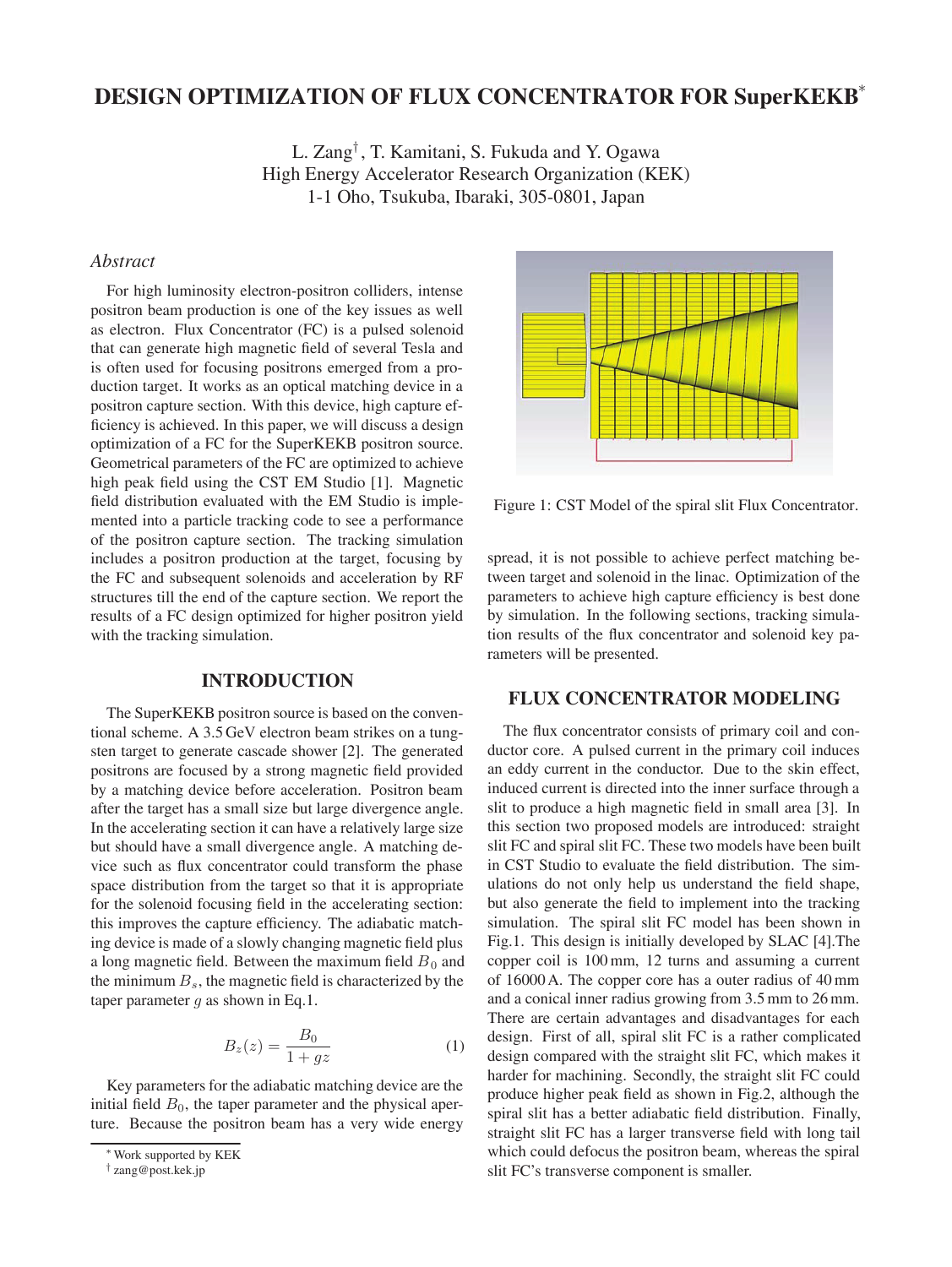

Figure 2: Spiral (red line) and straight (blue line) slit flux concentrator longitudinal field distribution.



Figure 3: Schematic view of the SuperKEKB positron source configuration.

## **POSITRON SOURCE TRACKING SIMULATION**

The motivation of FC optimization and tracking simulation is to improve the positron yield for SuperKEKB positron source. The capture section layout is based on the SuperKEKB design as shown in Fig.3. Positrons generation simulation is carried out by GEANT4 [5] assuming a 3.5 GeV electron strike on a 14 mm thick tungsten target. The positron beam phase space distribution is shown in Fig.4. The generated positrons go through the adiabatic matching device consisting of FC and bridge coil. Downstream of the matching section is the accelerating structures include two 2 m L-band and four 2 m of large aperture Sband accelerating units. Both kinds of accelerating units have an accelerating gradient of  $10 \text{ MV/m}$  [6]. The whole accelerating structure is surrounded by the solenoid. More detailed simulation results of positron yield in capture section by investigating the dependence upon some key parameters such as peak field, taper parameter and solenoid field strength will be presented in following sections.

## *Peak Field*

The lateral acceptances  $r^{max}$  and the transverse momentum acceptace  $P_{x}^{max}$  could be roughly estimated by following expressions:

$$
r^{max} = \sqrt{\frac{B_s}{B_0}}a\tag{2}
$$



Figure 4: Initial positron beam phase space distribution.



Figure 5: Positron yield as a function of maximum adiabatic matching deive field  $B_0$ .

$$
P_x^{max} = e\sqrt{B_0 B_s}a\tag{3}
$$

where  $B_0$  and  $B_s$  represents the maximum and minimum magnetic field of adiabatic matching device respectively.

In the simulation, the field length is fixed (various taper parameters), and the peak field will be scanned from 1.5 T to 11.7 T to investigate the correlation between the maximum field  $B_0$  and positron yield, where the positron yield is defined as the number of positrons per primary electron at the end of capture section. The results have been presented in Fig.5 which shows the positron yield as a function of maximum adiabatic matching device field  $B_0$ . We can divide the plot into two regions to analyze it: region 1 from 1.5 T to 6 T and region 2 from 6 T to 12.7 T. In region 1,  $B_0$  changes from 1.5 T to 6 T. In this process, theoretically the transverse momentum acceptance is increased by a factor of 2, whereas the lateral acceptance is reduced by the same factor. Because the positron beam after the target has a fairly small lateral dimension, the reduction of lateral acceptance will not cause serious positron losses. As we have seen in Fig.4, the transverse momentum of positron beam is rather large, so it is efficient to improve the positron yield by increasing the transverse momentum acceptance. As we can see in Fig.5 the positron yield could be improved